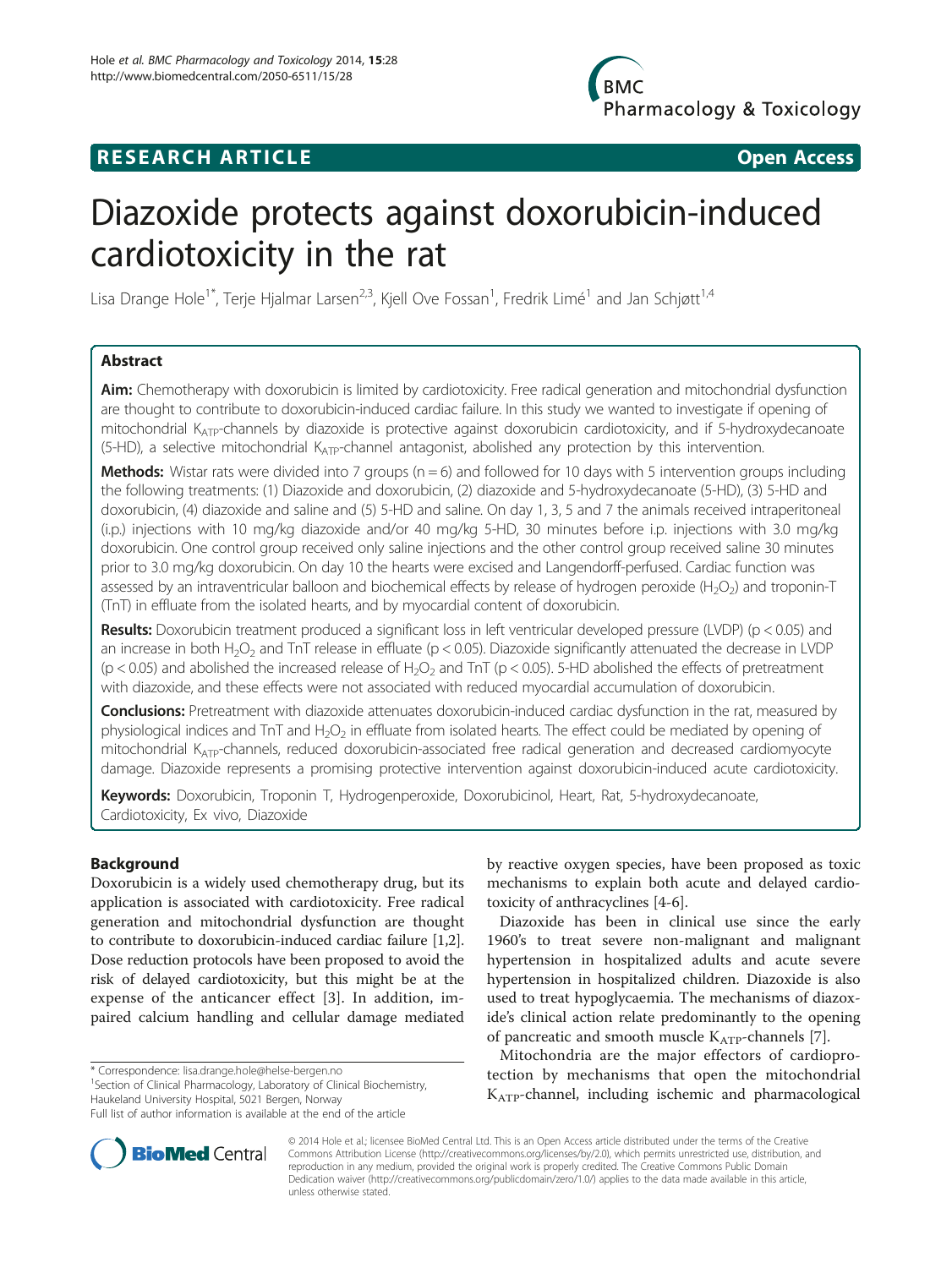preconditioning [[8\]](#page-6-0). Pharmacological preconditioning, mimicking ischemic preconditioning, is suggested as an intervention to reduce doxorubicin cardiotoxicity [\[9](#page-6-0)]. Morphine has been demonstrated to mimic preconditioning in cardiomyocytes [[10,11](#page-6-0)]. We have previously observed increased mortality in rats pretreated in vivo with morphine before doxorubicin (32). In a follow-up study we pretreated rats with morphine, isolated the hearts and exposed them to doxorubicin in a Langendorff perfusion system (unpublished data). We found that pretreatment with morphine in vivo was associated with a cardiodepressive effect in isolated hearts before doxorubicin exposure. After exposure to doxorubicin ex vivo, isolated hearts from rats pretreated with morphine were associated with increased release of hydrogen peroxide  $(H<sub>2</sub>O<sub>2</sub>)$ , increased release of troponin-T (TnT), increased myocardial contracture and increased myocardial content of doxorubicin. These findings were in contrary to results from a comparable study [[9\]](#page-6-0) which found that morphine was protective against doxorubicin cardiotoxicity. Based on these opposing results we wanted to investigate further, whether pharmacological preconditioning could reduce doxorubicin cardiotoxicity.

Direct stimulation of myocardial  $\delta_1$ -opioid receptors leads to opening of mitochondrial KATP-channels and a resultant increase in intracellular free radical signals in vitro [\[10\]](#page-6-0). Recently, nicorandil, a mitochondrial  $K_{ATP}$ channel opener, has successfully been administered to counteract the toxic effects of doxorubicin [[12,13\]](#page-6-0). In light of our previous results, we now wanted to bypass the opioid receptors in this experiment, and study how direct opening of mitochondrial KATP-channels interacts with the cardiotoxic mechanisms of anthracyclines. We used diazoxide, a selective mitochondrial  $K_{ATP}$ -channel agonist, known to have protective properties against cardiac ischemia [\[7,14](#page-6-0)]. We also used 5-hydroxydecanoate (5-HD), a selective mitochondrial  $K_{ATP}$ -channel antagonist. 5-HD inhibits the increase in free radicals seen with  $\delta_1$ -opioid receptor activation, and abolishes cardioprotection afforded by ischemic preconditioning [[7\]](#page-6-0). Our model combines drug treatment *in vivo* with the study of hearts ex vivo, yielding direct physiological information on systolic and diastolic cardiac function combined with biochemical indices like  $H_2O_2$ , TnT and measurement of myocardial content of doxorubicin.

# Methods

# Materials

Doxorubicin was purchased from Meda AS (Slemmestad, Norway), diazoxide, 5-hydroxydecanoate and pentobarbital from Haukeland Hospital Pharmacy (Bergen, Norway), heparin from Leo Pharma A/S (Oslo, Norway), and ingredients for the Krebs-Henseleit bicarbonate buffer from Merck KGaA (Darmstadt, Germany). This study conforms to the Guide for the Care and Use of Laboratory Animals published by the US National Institutes of Health (NIH Publication No. 85–23, revised 1996) and was approved by the Animal Care and User Committee in Norway with document number: ID 1766 FOTS, and certified institution number 066 Vivarium, University of Bergen.

# Animals

Male Wistar rats weighing  $200 \pm 20$  grams were purchased from Taconic (Ejby, Denmark). The animals were housed in grid-bottom metal wire cages in a room maintained at a 12 hour light/dark cycle at a temperature of 20–22°C. They were acclimatised for two weeks, housed three per cage and allowed free access to food pellets (Pellets rodent, Special Diets Services, Essex, UK) and tap water until i.p. injection of diazoxide, 5-HD, saline or doxorubicin. The animals were separated in individual cages based on their respective treatment protocols.

# Langendorff perfusion model

The perfusion medium was a modified, oxygenated (95%  $O_2$  and 5%  $CO_2$ ) Krebs-Henseleit bicarbonate buffer (KHBB) (pH 7.4) containing in mM: 118.5 NaCl, 25.0 NaHCO<sub>3</sub>, 1.2 MgSO<sub>4</sub>, 4.7 KCl, 1.2 KH<sub>2</sub>PO<sub>4</sub>, 11.0 D-glucose, and  $1.25$  CaCl<sub>2</sub>. Hearts were excised after anaesthesia of the rats with an i.p. injection of pentobarbital 50 mg/kg (0.1 ml/100 g bodyweight) and heparinised i.p. (0.1 ml 500 IU/100 g bodyweight). Anaesthesia was evaluated by the pedal-withdrawal reflex. The heart was rapidly excised and immediately placed in cold (4°C) KHBB to temporarily stop its beating and preserve it from ischemic injury prior to perfusion. The heart was mounted on a steel cannula placed in the aorta and perfused retrogradely in a Langendorff system with the use of thermostated (37°C) reservoirs (Lauda, Lauda-Königshofen, Germany), perfusion lines and heart chamber. Pressure regulated flow was performed at 100  $\text{cm}H_2\text{O}$ (73 mmHg), while volume regulated flow (12.5 ml/min) was performed by use of an Alitea peristaltic pump (Alitea, Stockholm, Sweden). A water-filled latex balloon was placed in the left ventricle and connected to a pressure transducer (Memscap AS, Skoppum, Norway) for the recording of left ventricular pressure (LVDP) and secondarily derived contractility indices. Left ventricular enddiastolic pressure (LVEDP) was adjusted between 4 and 8 mmHg. A second pressure transducer was connected to a side arm on the aortic cannula for the recording of aortic pressure (AoP), an index of coronary vascular resistance during volume-regulated perfusion. Pressure signals were amplified (Quadbridge, AD Instruments, London, UK) and recorded using a PowerLab data acquisition system (AD Instruments, East Sussex, UK). AoP, LVDP, LVEDP, left ventricular pressure first derivatives maximum  $(dp/dt_{max})$  and minimum  $(dp/dt_{min})$  were continuously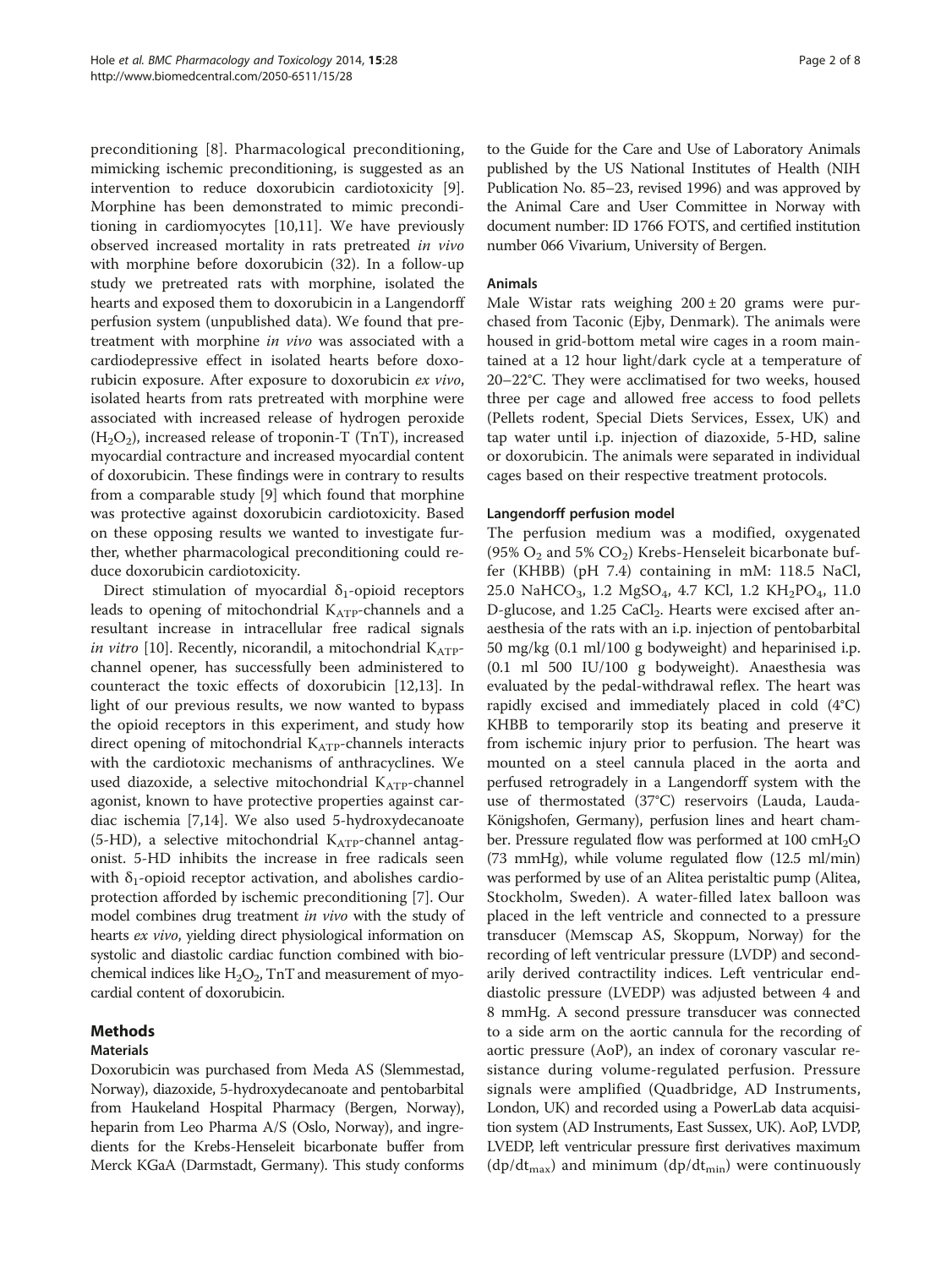displayed and recorded. Pacing (300 beats per minute by electric stimulation of 5 V amplitude of 3 ms duration) was obtained by placing one electrode on the right auricle and one on the steel cannula. Pacing was used to maintain a standard contractile response to the experimental drugs in the model not influenced by changes in heart rate and/or periods of arrhythmia. Coronary flow rate was measured by timed collection of the coronary perfusate that dripped from the heart. At the end of the perfusion protocol, hearts were removed from the Langendorff system and myocardial tissue from the left ventricle was dissected free and immediately frozen in liquid helium and stored at −80°C until analysis of doxorubicin and doxorubicinol was performed, within 14 days of termination of the perfusion protocol. Effluent samples of 1 mL were collected in 1.5 mL polypropylene Eppendorf micro test tubes (Eppendorf Vertrieb, Wesseling-Berzdorf, Germany) from each heart, at the end of the perfusion protocol, and stored at 0°C, until analysis for TnT within 4 days of termination of the perfusion protocol. Effluent samples of 1 mL were collected in Eppendorf tubes from each heart at the end of the perfusion protocol, placed in a thermostated (37°C) Eppendorf rack heated by a Lauda reservoir (Lauda, Königshofen, Germany), and immediately analysed for  $H_2O_2$ . All experiments and analysis were carried out between 7 am and 7 pm.

## Experimental design

**DIADOX**  $(n = 6)$  received pretreatment with an i.p. injection of 10 mg/kg diazoxide 30 minutes before an i.p. injection of 3 mg/kg doxorubicin.

**DIA5HDDOX** ( $n = 6$ ) received pretreatment with an i.p. injection of 10 mg/kg diazoxide 30 minutes before an i.p. injection of 40 mg/kg 5-HD, 30 minutes before an i.p. injection of 3 mg/kg doxorubicin.

**5HDDOX** ( $n = 6$ ) received pretreatment with an i.p. injection of 40 mg/kg 5-HD 30 minutes before an i.p. injection of 3 mg/kg doxorubicin.

**DIASAL** ( $n = 6$ ) received pretreatment with an i.p. injection of 10 mg/kg diazoxide 30 minutes before an i.p. injection of 0.9% saline.

**5HDSAL** ( $n = 6$ ) received pretreatment with an i.p. injection of 40 mg/kg 5-HD 30 minutes before an i.p. injection of 0.9% saline.

**SALSAL** ( $n = 6$ ) received pretreatment with an i.p. injection of 0.9% saline 30 minutes before another i.p. injection of 0.9% saline.

**SALDOX** ( $n = 6$ ) received pretreatment with an i.p. injection of 0.9% saline 30 minutes before an i.p. injection of 3 mg/kg doxorubicin.

Injections were given on day 1, 3, 5 and 7 and protocols are illustrated in Figure 1. On day 10 hearts were



excised and Langedorff-perfused with the following protocol: 15 minutes stabilisation period with pressure-regulated flow, followed by 5 minutes with pressure-regulated flow and 5 minutes with volume-regulated flow. During the latter 10 minutes physiological data were recorded, and cardiac effluent samples collected for the evaluation of biochemical and pharmacological parameters. The perfusion protocol is illustrated in Figure 2.

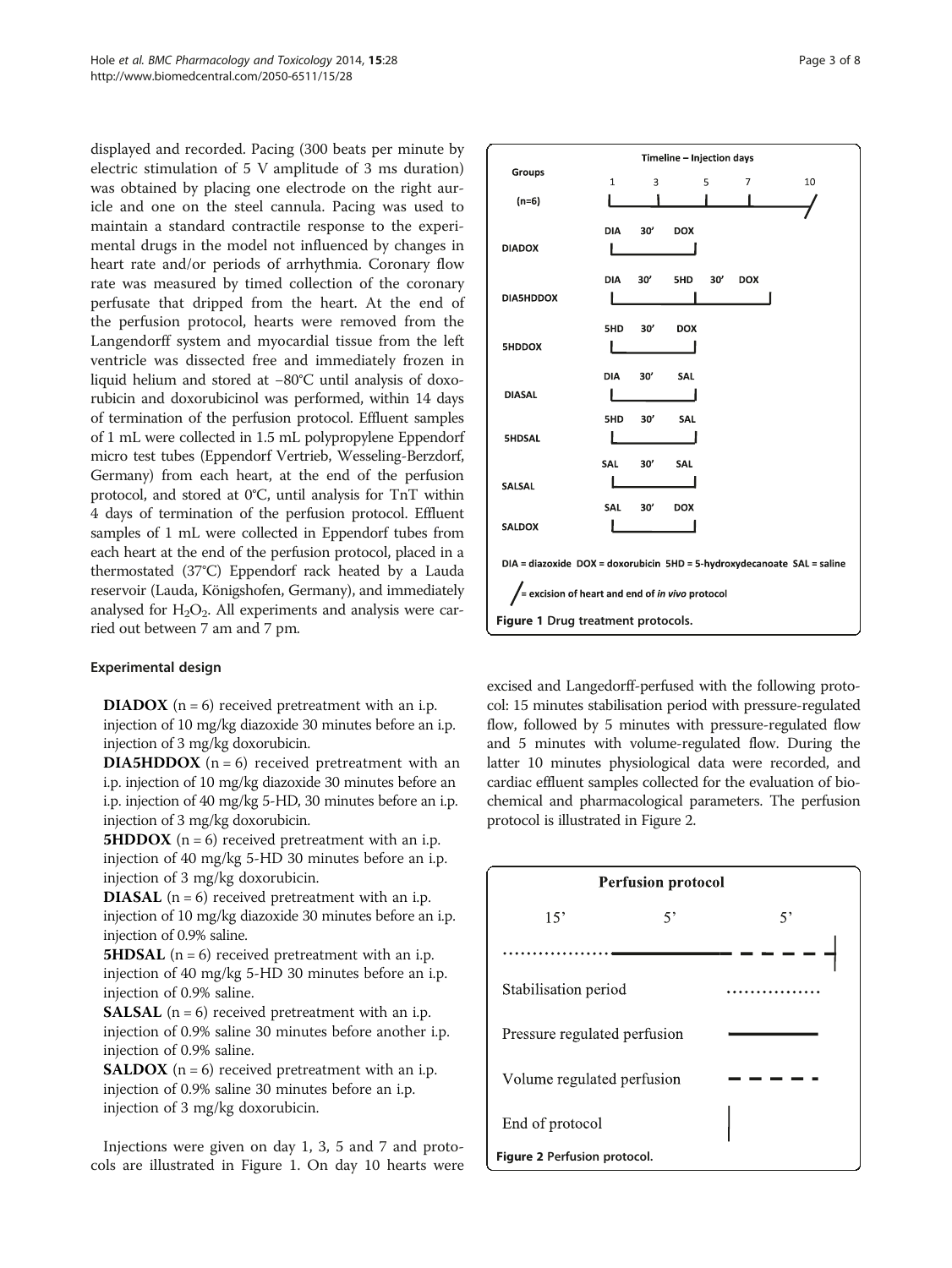#### Quantification of doxorubicin and doxorubicinol

Doxorubicin and doxorubicinol were quantified by high performance liquid chromatography (HPLC-MS/MS) (1200 series RRLC, Agilent Technologies, USA) coupled to an Agilent 6410 triple quadrupole mass spectrometer using positive electrospray ionisation (Agilent Technologies, USA). Frozen left ventricular tissue was minced and weighted out in a glass tube with a screw cap and homogenized in physiological saline (2 ml/100 mg tissue) with a tissue homogenizer (Ultra Turrax, Sigma Aldrich, Germany). 1000 μl of sample was added 100 μl of daunorubicin as internal standard (IS), and 200 μl of buffer (1 M TRIZMA, pH 11.1) and mixed well before extraction with 4 ml ethylacetate/heptane (80/20 vol/vol). The samples were mixed using a rotary blender for 15 minutes and then centrifuged at 3500 rpm for 10 minutes at 10°C. The organic phase was evaporated to dryness at 50°C under nitrogen then dissolved in 100 μl of methanol followed by 100 μl of distilled water. The extract was mixed thoroughly and transferred to silanized vials before analysis. 25 μl of extract was injected and separated on a Zorbax SB-Aq (2.1 x 50 mm, 1.8 μm particles, Agilent Technologies, USA) column using gradient elution with acetonitrile and 0.1% formic acid in water. Quantification was performed using multiple reaction monitoring (MRM) mode at m/z 546.1  $\rightarrow$  363.1 for doxorubicinol, m/z  $544.1 \rightarrow 361.1$  for doxorubicin and m/z  $528.1 \rightarrow 321.1$  for daunorubicin (IS).

#### Effluent content of  $H_2O_2$

 $H<sub>2</sub>O<sub>2</sub>$  in cardiac effluent was measured using an Apollo 4000 electrochemical detection system (World Precision Instruments, Sarasota, Florida, USA). The electrode was calibrated using 9 serial dilutions of  $H_2O_2$  in phosphate buffered saline with added aniline. The current recorded from the effluent was then calculated as  $\mu$ M H<sub>2</sub>O<sub>2</sub>. Samples were kept at 37°C during measurement. The electrode was allowed 3 minutes of stabilisation and 1 minute of recording.

### Effluent content of TnT

TnT in cardiac effluent was measured using an Elecsys 2010 immunoassay analyzer (Roche Diagnostics Norway AS, Oslo, Norway), based on the sandwich principle. Total duration of assay: 9 minutes. 1st incubation: 50 μL of sample, a biotinylated monoclonal cardiac TnTspecific antibody, and a monoclonal cardiac TnT-specific antibody labeled with a ruthenium complex (Tris(2,2 bipyridyl)ruthenium(II)-complex (Ru(bpy))) reacted to form a sandwich complex. 2nd incubation: After addition of streptavidin-coated microparticles, the complex became bound to the solid phase via interaction of biotin and streptavidin. The reaction mixture was aspirated into the measuring cell where the microparticles were magnetically

captured onto the surface of the electrode. Unbound substances were then removed with ProCell. Application of a voltage to the electrode then induced chemiluminescent emission which was measured by a photomultiplier. Results were determined via a calibration curve which was instrument-specifically generated by 2-point calibration and a master curve (5-point calibration) provided via the reagent barcode. Detection limit was 5.0 ng/L.

### **Statistics**

All results are reported as mean values ± standard deviation (SD) in tables. Groups were compared with regards to parameters with a one-way analysis of variance (ANOVA) and subsequently Fisher's protected leastsignificant difference test. SPSS for Windows version 17.0 was used and  $p < 0.05$  was considered statistically significant.

### Results

All physiological results from the pressure regulated perfusion are presented in Table [1](#page-4-0) and all physiological results from the volume regulated perfusion are presented in Table [2.](#page-4-0) Biochemical results and doxorubicin analysis are presented in Table [3.](#page-5-0)

During pressure regulated perfusion LVDP was significantly  $(p < 0.05)$  higher in DIADOX  $(136.6 \pm 2.9 \text{ mmHg})$ compared to SALDOX  $(120.4 \pm 3.6 \text{ mmHg})$  and LVEDP was significantly ( $p < 0.05$ ) lower in DIADOX (9.3 ± 1.5 mmHg) compared to SALDOX  $(15.4 \pm 2.2 \text{ mmHg})$ . There was no significant difference in LVDP, LVEDP or coronary flow in DIA5HDDOX or 5HDDOX versus SALDOX.

During volume regulated perfusion LVDP was significantly ( $p < 0.05$ ) higher in DIADOX (141.5  $\pm$  6.9 mmHg) compared to SALDOX  $(117.1 \pm 9.1 \text{ mmHg})$ . LVEDP was significantly ( $p < 0.05$ ) lower in DIADOX (9.6 ± 2.5 mmHg) compared to SALDOX  $(18.0 \pm 13.2 \text{ mmHg})$ . AoP was significantly  $(p < 0.05)$  lower in DIADOX  $(103.9 \pm 2.2 \text{ mmHg})$  compared to SALDOX  $(133.7 \pm 1.2 \text{ mmHg})$ 5.0 mmHg). dp/dt<sub>max</sub> was significantly ( $p < 0.05$ ) higher in DIADOX (3697.4 ± 141.0 mmHg/s) compared to SALDOX  $(2777.8 \pm 386.9 \text{ mmHg/s})$ . dp/dt<sub>min</sub> was not significantly different in DIADOX versus SALDOX, and there was no significant difference in LVDP, LVEDP, AoP,  $dp/dt_{max}$  or dp/dt<sub>min</sub> in DIA5HDDOX or 5HDDOX versus SALDOX. There was no significant difference in  $dp/dt_{max}$  or  $dp/dt_{min}$ between any of the groups during pressure regulated perfusion.

Coronary flow was significantly higher  $(p < 0.05)$  in DIADOX  $(11.3 \pm 1.8 \text{ ml/min})$  compared to SALDOX  $(8.9 \pm 1.7 \text{ ml/min})$  during pressure regulated perfusion. There was no significant difference in coronary flow during pressure regulated perfusion in DIA5HDDOX or 5HDDOX versus SALDOX.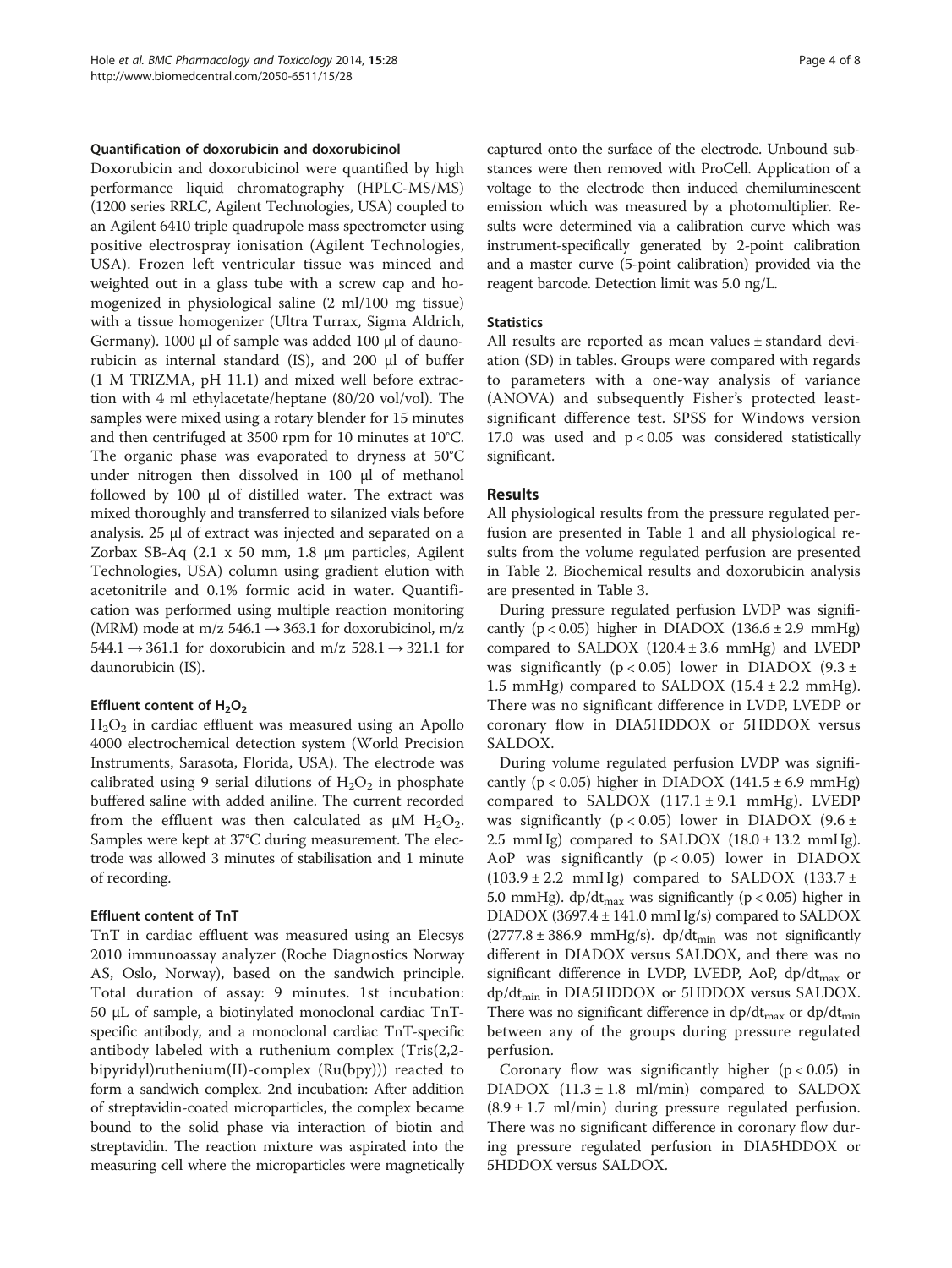<span id="page-4-0"></span>Table 1 Physiological results from pressure regulated perfusion

|                               | <b>DIADOX</b>      | <b>DIA5HDDOX</b>  | <b>5HDDOX</b>     | <b>DIASAL</b>     | <b>5HDSAL</b>     | <b>SALSAL</b>       | <b>SALDOX</b>     |
|-------------------------------|--------------------|-------------------|-------------------|-------------------|-------------------|---------------------|-------------------|
| $LVDP$ (mm $Hq$ )             | $136.6 + 2.9*$     | $122.9 + 4.4$     | $117.5 \pm 5.2$   | $146.4 + 6.8*$    | $144.6 \pm 5.1*$  | $152.7 + 11.0*$     | $120.4 \pm 3.6$   |
| LVEDP (mmHq)                  | $9.3 \pm 1.5^*$    | $16.1 \pm 1.8$    | $14.9 \pm 2.7$    | $8.2 + 1.5*$      | $8.1 \pm 1.6*$    | $8.3 \pm 1.6^*$     | $15.4 \pm 2.2$    |
| AoP (mmHg)                    | $73.0 \pm 0$       | $73.0 \pm 0$      | $73.0 \pm 0$      | $73.0 \pm 0$      | $73.0 \pm 0$      | $73.0 \pm 0$        | $73.0 \pm 0$      |
| Heart rate (beats per minute) | $300 \pm 0$        | $300 \pm 0$       | $300 \pm 0$       | $300 \pm 0$       | $300 \pm 0$       | $300 \pm 0$         | $300 \pm 0$       |
| $dp/dt_{max}$ (mmHg/s)        | $3525.5 + 949.9$   | $3295.3 + 895.9$  | $3283.4 + 621.9$  | $3647.4 + 563.7$  | $3522.5 + 120.1$  | $4499.1 + 887.2$    | $3026.6 + 150.0$  |
| $dp/dt_{min}$ (mmHg/s)        | $-2176.5 + 1147.9$ | $-2012.3 + 282.3$ | $-1952.7 + 373.9$ | $-2921.9 + 200.3$ | $-3050.9 + 277.6$ | $-3060.1 \pm 311.3$ | $-2173.0 + 195.1$ |
| Coronary flow (ml/min)        | $11.3 \pm 1.8^*$   | $9.5 \pm 0.7$     | $8.8 \pm 1.2$     | $11.8 + 1.2*$     | $12.0 \pm 1.3*$   | $12.6 \pm 0.4*$     | $8.9 \pm 1.7$     |

Values presented as mean ± standard deviation (SD). \*Significantly different from hearts in SALDOX, p < 0.05.

There was no significant difference in doxorubicin or doxorubicinol accumulation in myocard in any of the intervention groups versus SALDOX. TnT was significantly  $(p < 0.05)$  lower in DIADOX  $(67.3 \pm 7.9 \text{ ng/L})$ compared to SALDOX (121.0  $\pm$  17.2 ng/L). H<sub>2</sub>O<sub>2</sub> concentration in effluate was significantly ( $p < 0.05$ ) lower in DIADOX (54.9  $\pm$  2.6  $\mu$ M) compared to SALDOX (73.5  $\pm$ 2.4 μM). There was no significant difference in TnT or  $H<sub>2</sub>O<sub>2</sub>$  in DIA5HDDOX or 5HDDOX versus SALDOX.

## **Discussion**

Pretreatment with diazoxide attenuated doxorubicininduced cardiac dysfunction in the rat in the present study. Doxorubicin treatment produced a significant loss in left ventricular developed pressure (LVDP)  $(p < 0.05)$ both in volume- and pressure regulated perfusion similar to previous reports [[15,16\]](#page-6-0). Diazoxide significantly attenuated this decrease in LVDP ( $p < 0.05$ ) in both perfusion protocols. Diazoxide also improved diastolic dysfunction in doxorubicin treated hearts, by lowering the elevation of LVEDP ( $p < 0.05$ ) in both perfusion protocols, compared to animals that received both diazoxide and 5-HD. The protective effect of diazoxide is equivalent to that of ischemic preconditioning, and diazoxide is often used as a pharmacological means to induce preconditioning [\[7](#page-6-0)]. The drug has previously been described as an agent with a unique molecular target by opening of mitochondrial KATP-channels in cardioprotection. However, more

recently a consensus seems to emerge that there are numerous effectors involved in the cardioprotective effects of diazoxide, and these effectors may synergistically contribute to its cardioprotective properties [\[7\]](#page-6-0).

With volume regulated flow, the effects on doxorubicininduced coronary vascular resistance, can be studied in parallel with effects on myocardial contractility. During volume regulated perfusion, aortic pressure, an indirect measure of coronary resistance, was increased in hearts that received both diazoxide and 5-HD, or just 5-HD, before doxorubicin. However, diazoxide pretreatment attenuated this effect. The vasodilatory effects of diazoxide in vascular smooth muscle are due to opening of vascular KATP-channels. KATP-channels have a pronounced role in controlling coronary blood flow and the coronary reserve, particularly in the resistance arterioles [\[17](#page-6-0)]. In some studies diazoxide has been noted to improve coronary flow, which is associated with cardioprotection, in perfused hearts [\[18](#page-6-0)], despite the fact that the coronary flow reserve is low in crystalloid-perfused hearts [[19](#page-6-0)]. Coronary flow was significantly higher (p < 0.05) in DIADOX compared to SALDOX during pressure regulated perfusion. This effect was abolished with 5-HD. Based on these results, improved cardiac function associated with preserved coronary flow during pressure regulated perfusion, and attenuated increase in aortic pressure during volume regulated perfusion, could account for some of the cardioprotective effects of diazoxide.

| Table 2 Physiological results from volume regulated perfusion |  |  |  |
|---------------------------------------------------------------|--|--|--|
|---------------------------------------------------------------|--|--|--|

|                               | <b>DIADOX</b>       | <b>DIA5HDDOX</b>   | 5HDDOX            | <b>DIASAL</b>     | <b>5HDSAL</b>     | <b>SALSAL</b>     | <b>SALDOX</b>     |  |  |
|-------------------------------|---------------------|--------------------|-------------------|-------------------|-------------------|-------------------|-------------------|--|--|
| $LVDP$ (mm $Hq$ )             | $141.5 + 6.9*$      | $127.9 + 4.3$      | $108.1 + 9.3$     | $149.5 + 10.8*$   | $155.6 + 13.0*$   | $162.9 + 14.7*$   | $117.1 + 9.1$     |  |  |
| LVEDP (mmHg)                  | $9.6 \pm 2.5*$      | $16.0 \pm 2.2$     | $15.8 \pm 2.1$    | $10.6 \pm 1.8*$   | $8.2 + 1.0*$      | $9.3 + 1.6*$      | $18.0 \pm 13.2$   |  |  |
| AoP (mmHg)                    | $103.9 \pm 2.2*$    | $124.2 \pm 5.1$    | $130.5 \pm 7.3$   | $82.7 + 6.0*$     | $76.0 \pm 3.5*$   | $76.9 + 3.6*$     | $133.7 \pm 5.0$   |  |  |
| Heart rate (beats per minute) | $300 \pm 0$         | $300 \pm 0$        | $300 \pm 0$       | $300 + 0$         | $300 + 0$         | $300 + 0$         | $300 \pm 0$       |  |  |
| $dp/dt_{max}$ (mmHg/s)        | $3697.4 \pm 141.0*$ | $2512.9 \pm 302.0$ | $7950.7 + 737.5$  | $4583.6 + 546.9*$ | $3935.7 + 213.6*$ | $3973.6 + 246.9*$ | $7777.8 + 386.9$  |  |  |
| $dp/dt_{min}$ (mmHg/s)        | $-23806 + 1570$     | $-21764 + 1548$    | $-2530.1 + 251.4$ | $-29408 + 2616$   | $-3041.6 + 403.1$ | $7862.0 + 795.1$  | $-2579.8 + 329.1$ |  |  |
| Coronary flow (ml/min)        | $12.5 \pm 0$        | $12.5 \pm 0$       | $12.5 \pm 0$      | $12.5 \pm 0$      | $12.5 + 0$        | $12.5 \pm 0$      | $12.5 \pm 0$      |  |  |

Values presented as mean ± standard deviation (SD). \*Significantly different from hearts in SALDOX, p < 0.05.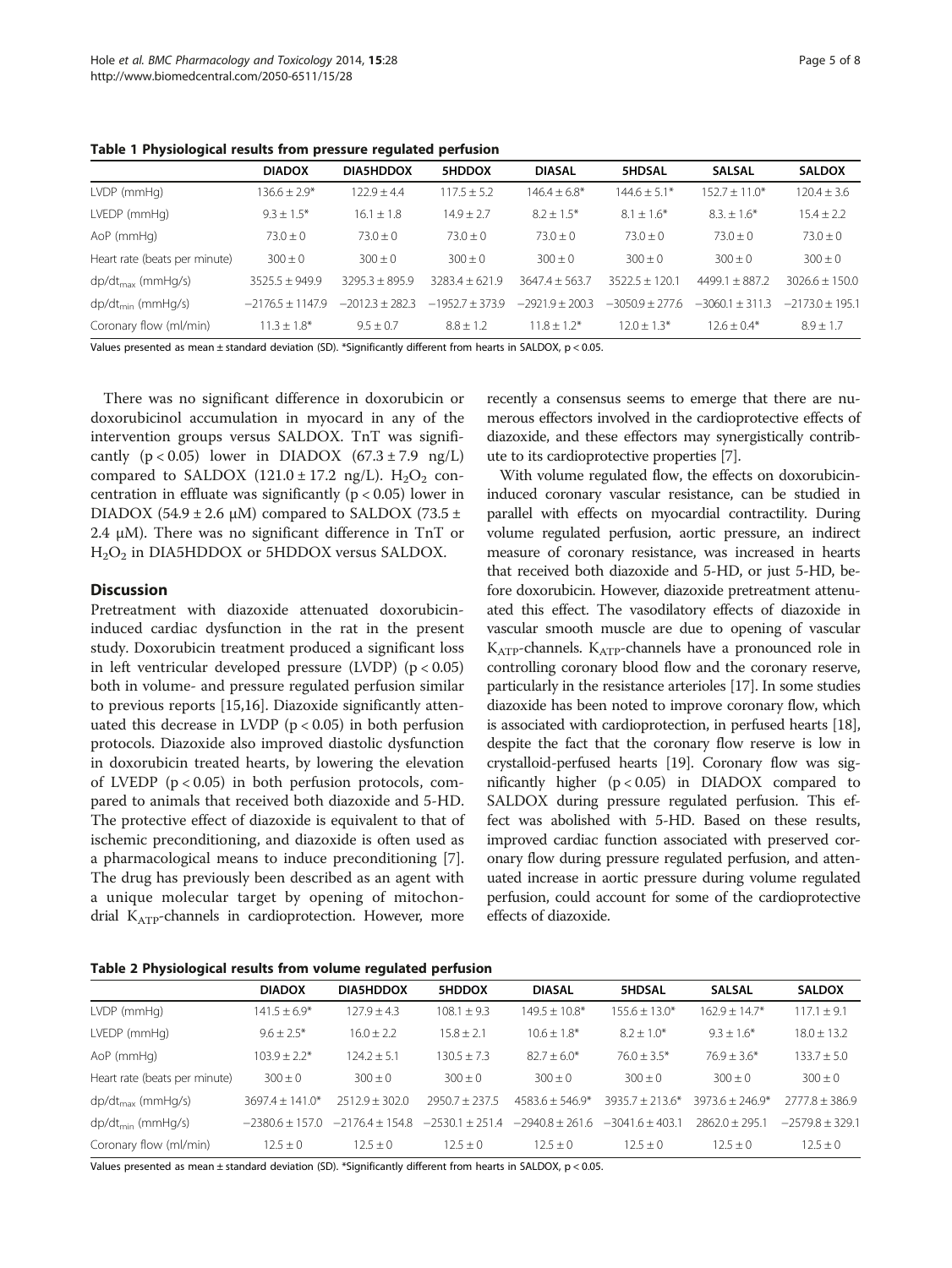<span id="page-5-0"></span>Table 3 Biochemical results and drug analysis

|                                            | <b>DIADOX</b>   | <b>DIA5HDDOX</b> | 5HDDOX         | <b>DIASAL</b> | <b>5HDSAL</b> | <b>SALSAL</b> | <b>SALDOX</b>  |
|--------------------------------------------|-----------------|------------------|----------------|---------------|---------------|---------------|----------------|
| Troponin -T effluate concentration ng/L    | $67.3 + 7.9*$   | $126.3 \pm 20.5$ | $130.0 + 16.9$ | $77.0 + 4.9*$ | $768 + 49*$   | $78.0 + 5.3*$ | $121.0 + 17.2$ |
| $H_2O_2$ effluate concentration ( $\mu$ M) | $54.9 \pm 2.6*$ | $72.8 + 9.2$     | $70.6 + 5.7$   | $74.8 + 3.0*$ | $26.1 + 2.5*$ | $228 + 17*$   | $73.5 + 2.4$   |
| Doxorubicin tissue concentration nmol/g    | $1.9 + 0.3$     | $2.7 + 0.4$      | $3.3 + 1.8$    | $() + ()$     | $0 + 0$       | $() + ()$     | $2.6 + 0.5$    |
| Doxorubicinol tissue concentration nmol/g  | $0.4 + 0$       | $0.7 \pm 0.3$    | $0.4 + 0.1$    | $() + ()$     | $() + ()$     | $() + ()$     | $0.5 + 0.2$    |

Values presented as mean ± standard deviation (SD). \*Significantly different from hearts in SALDOX, p < 0.05.

Diazoxide pretreated hearts had lower concentrations of  $H_2O_2$  in cardiac effluate compared to hearts that were pretreated with 5-HD and diazoxide or 5-HD alone. Diazoxide is an inhibitor of the mitochondrial complex II protein, succinate dehydrogenase (SDH). This inhibition also occurs in the heart [\[20\]](#page-6-0). The activity of SDH is a site of reactive oxygen species (ROS) generation, and the possibility has been raised that diazoxide and other SDH inhibitors mediate some of their cardioprotective effects via modulation of ROS production. Which ROS signals cardioprotection is mediated through is not fully understood [\[8](#page-6-0)]. Opening of mitochondrial  $K_{ATP}$ -channels leads to increased ROS, leading to a persistent open state of the channel. The ROS responsible for this is not known [\[7](#page-6-0)].  $H_2O_2$  has been proposed as one candidate for this effect, although one study concludes that  $H_2O_2$ is not the mediator of mitochondrial  $K_{ATP}$ -channeldependent ROS signalling [\[8](#page-6-0)]. In our study we found higher levels of  $H_2O_2$  in effluate from hearts that had not undergone diazoxide pretreatment before doxorubicin, or that had received both 5-HD and diazoxide before doxorubicin. The level of  $H_2O_2$  associated with cellular signalling is much lower than the levels associated with cardiotoxicity [[21\]](#page-6-0). The present study was not designed to examine signalling effects, and our observations are thus associated with the reduced cardiotoxicity of doxorubicin. This is supported by our observation of diazoxide improving diastolic dysfunction in doxorubicin treated hearts, by lowering the elevation of LVEDP. Diastolic dysfunction and contracture is proposed to be related to ROS generation [[22](#page-6-0),[23](#page-6-0)].

Diazoxide pretreated hearts also had lower concentrations of TnT in cardiac effluate compared to hearts that were pretreated with 5-HD and diazoxide or 5-HD alone. Troponins are myocardial regulatory proteins, which regulate the calcium mediated actin and myosin interaction. Troponin-T is widely used as a specific marker to diagnose myocardial infarction. Doxorubicin is associated with increased TnT in serum and in heart effluate [\[15,24,25](#page-6-0)].

Finally, pretreatment with diazoxide was not associated with decreased myocardial accumulation of doxorubicin or doxorubicinol which suggest that the protective effects did not involve a change of distribution of the anthracycline to the heart in vivo.

## Limitations

In this study we wanted to investigate if opening of mitochondrial  $K_{ATP}$ -channels by diazoxide is protective against doxorubicin cardiotoxicity. Mitochondrial  $K_{ATP}$ channels have been implicated as important mediators of preconditioning [\[26,27](#page-6-0)]. However, the evidence for their role in preconditioning is primarily based on the effects of pharmacological agents, in particular, diazoxide and 5-HD. Diazoxide has been reported to be a specific opener of mitochondrial KATP channels, but studies have suggested that its mechanism of cardioprotection may be due to other actions, such as inhibition of succinate dehydrogen-ase [[28,29\]](#page-6-0), activation of sarcolemmal  $K_{ATP}$  channels [\[30](#page-6-0)] or transient opening of the mitochondrial permeability transition pore [[31](#page-6-0)]. In addition, it might be argued that the complex metabolic effects of 5-HD severely limit its usefulness as a 'selective' blocker of mitochondrial  $K_{ATP}$ channels [\[32\]](#page-7-0). Furthermore, since their identification heavily relies on the use of diazoxide as a specific opener and 5-HD as a specific blocker, the very existence of mitochondrial  $K<sub>ATP</sub>$  channels may be questioned. This skeptical view is supported by a study in which no changes in mitochondrial matrix volume induced by diazoxide or 5-HD could be detected [\[33\]](#page-7-0). Hence, one view on 5-HD is that it should no longer be considered a useful tool for studying the role of mitochondrial  $K_{ATP}$  channels in preconditioning [[32](#page-7-0)]. Thus, although diazoxide attenuated doxorubicininduced cardiac dysfunction in our results, our model was not designed to establish the precise protective mechanisms. Furthermore, we cannot exclude that the protective effects involved a change in distribution of doxorubicin to different compartments within the heart.

## Conclusion

The main observation in the present results is that pretreatment with diazoxide attenuates doxorubicin-induced cardiac contractile dysfunction, and attenuates release of biomarkers of cardiotoxicity in effluate without decreasing the accumulation of doxorubicin. 5-HD completely abolished this effect of diazoxide in our rat model. A possible mechanism could be opening of mitochondrial  $K_{ATP}$ -channels. However, we cannot exclude other effects of the drug, including opening of vascular  $K_{ATP}$ -channels. The low specificity of 5-HD, calls for additional studies of mechanisms of a promising protective intervention.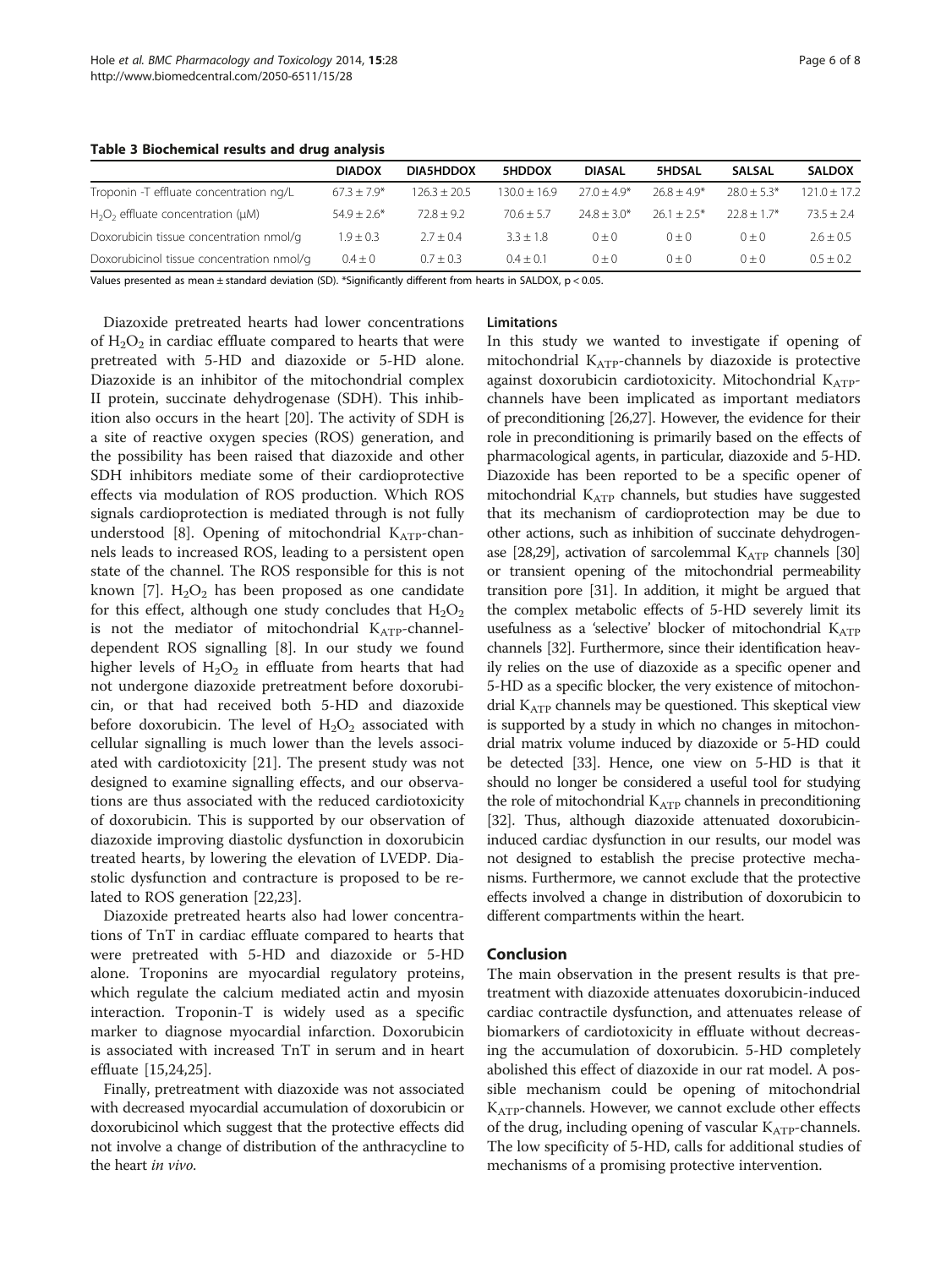#### <span id="page-6-0"></span>**Abbreviations**

5-HD: 5-hydroxydecanoate; H<sub>2</sub>O<sub>2</sub>: Hydrogen peroxide; TnT: Troponin-T; LVDP: Left ventricular developed pressure; KHBB: Krebs-Henseleit bicarbonate buffer; LVEDP: Left ventricular end-diastolic pressure; AoP: Aortic pressure;  $dp/dt_{max}$ : Left ventricular pressure first derivatives maximum; dp/dt<sub>min</sub>: Left ventricular pressure first derivatives minimum; HPLC-MS/MS: High performance liquid chromatography; MRM: Multiple reaction monitoring; SD: Standard deviation; ANOVA: Analysis of variance; ROS: Reactive oxygen species; SDH: Succinate dehydrogenase.

#### Competing interest

The authors declare that they have no competing interests.

#### Authors' contributions

LDH and KOF carried out the pharmacological studies, and drafted the manuscript. LDH carried out the immunochemical analysis and the animal experiments. LDH and FL carried out the hydrogen peroxide analysis, and drafted the manuscript. LDH, THL and JS conceived of the study, participated in its design and coordination, performed the statistical analysis, and helped to draft the manuscript. All authors read and approved the final manuscript.

#### Acknowledgements

This work was supported by Bergen Heart Foundation.

#### Author details

<sup>1</sup>Section of Clinical Pharmacology, Laboratory of Clinical Biochemistry, Haukeland University Hospital, 5021 Bergen, Norway. <sup>2</sup>Institute of Biomedicine, University of Bergen, 5021 Bergen, Norway. <sup>3</sup>Department of Heart Disease, Haukeland University Hospital, 5021 Bergen, Norway. <sup>4</sup>Institute of Clinical Science, Faculty of Medicine and Dentistry, University of Bergen, 5021 Bergen, Norway.

#### Received: 29 January 2014 Accepted: 21 May 2014 Published: 27 May 2014

#### References

- Hiona A, Lee AS, Nagendran J, Xie X, Connolly AJ, Robbins RC, Wu JC: Pretreatment with angiotensin-converting enzyme inhibitor improves doxorubicin-induced cardiomyopathy via preservation of mitochondrial function. J Thorac Cardiovasc Surg 2011, 142(2):396–403 e393.
- 2. Minotti G, Menna P, Salvatorelli E, Cairo G, Gianni L: Anthracyclines: molecular advances and pharmacologic developments in antitumor activity and cardiotoxicity. Pharmacol Rev 2004, 56(2):185–229.
- 3. Robert J: Preclinical assessment of anthracycline cardiotoxicity in laboratory animals: predictiveness and pitfalls. Cell Biol Toxicol 2007, 23(1):27–37.
- 4. Ferreira AL, Matsubara LS, Matsubara BB: Anthracycline-induced cardiotoxicity. Cardiovasc Hematol Agents Med Chem 2008, 6(4):278–281.
- 5. Gan XT, Cook MA, Moffat MP, Karmazyn M: Protective effects against hydrogen peroxide-induced toxicity by activators of the ATP-sensitive potassium channel in isolated rat hearts. J Mol Cell Cardiol 1998, 30(1):33–41.
- 6. Li W, Xu B, Xu J, Wu XL: Procyanidins produce significant attenuation of doxorubicin-induced cardiotoxicity via suppression of oxidative stress. Basic Clin Pharmacol Toxicol 2009, 104(3):192–197.
- 7. Coetzee WA: Multiplicity of effectors of the cardioprotective agent, diazoxide. Pharmacol Therapeut 2013, 140(2):167-175
- 8. Garlid AO, Jaburek M, Jacobs JP, Garlid KD: Mitochondrial reactive oxygen species: which ROS signals cardioprotection? Am J Physiol Heart Circ Physiol 2013, 305(7):H960–H968.
- 9. Kelishomi RB, Ejtemaeemehr S, Tavangar SM, Rahimian R, Mobarakeh JI, Dehpour AR: Morphine is protective against doxorubicin-induced cardiotoxicity in rat. Toxicology 2008, 243(1–2):96–104.
- 10. McPherson BC, Yao Z: Morphine mimics preconditioning via free radical signals and mitochondrial K(ATP) channels in myocytes. Circulation 2001, 103(2):290–295.
- 11. Barrere-Lemaire S, Combes N, Sportouch-Dukhan C, Richard S, Nargeot J, Piot C: Morphine mimics the antiapoptotic effect of preconditioning via an Ins(1,4,5)P3 signaling pathway in rat ventricular myocytes. Am J Physiol Heart Circ Physiol 2005, 288(1):H83–H88.
- 12. Ahmed LA, El-Maraghy SA: Nicorandil ameliorates mitochondrial dysfunction in doxorubicin-induced heart failure in rats: possible mechanism of cardioprotection. Biochem Pharmacol 2013, 86(9):1301–1310.
- 13. Abdel-Raheem IT, Taye A, Abouzied MM: Cardioprotective effects of nicorandil, a mitochondrial potassium channel opener against doxorubicin-induced cardiotoxicity in rats. Basic Clin Pharmacol Toxicol 2013, 113(3):158–166.
- 14. Garlid KD, Paucek P, Yarov-Yarovoy V, Murray HN, Darbenzio RB, D'Alonzo AJ, Lodge NJ, Smith MA, Grover GJ: Cardioprotective effect of diazoxide and its interaction with mitochondrial ATP-sensitive K+ channels. Possible mechanism of cardioprotection. Circ Res 1997, 81(6):1072–1082.
- 15. Hole LD, Larsen TH, Fossan KO, Lime F, Schjott J: A short-time model to study relevant indices of cardiotoxicity of doxorubicin in the rat. Toxicol Mech Meth 2013, 23(6):412–418.
- 16. Gharanei M, Hussain A, Janneh O, Maddock HL: Doxorubicin induced myocardial injury is exacerbated following ischaemic stress via opening of the mitochondrial permeability transition pore. Toxicol Appl Pharmacol 2013, 268(2):149–156.
- 17. Akai K, Wang Y, Sato K, Sekiguchi N, Sugimura A, Kumagai T, Komaru T, Kanatsuka H, Shirato K: Vasodilatory effect of nicorandil on coronary arterial microvessels: its dependency on vessel size and the involvement of the ATP-sensitive potassium channels. J Cardiovasc Pharmacol 1995, 26(4):541–547.
- 18. Feng J, Li H, Rosenkranz ER: Diazoxide protects the rabbit heart following cardioplegic ischemia. Mol Cell Biochem 2002, 233(1–2):133–138.
- 19. Deng Q, Scicli AG, Lawton C, Silverman NA: Coronary flow reserve after ischemia and reperfusion of the isolated heart. Divergent results with crystalloid versus blood perfusion. J Thorac Cardiovasc Surg 1995, 109(3):466–472.
- 20. Hanley PJ, Daut J: K(ATP) channels and preconditioning: a re-examination of the role of mitochondrial K(ATP) channels and an overview of alternative mechanisms. J Mol Cell Cardiol 2005, 39(1):17–50.
- 21. Feng RH, Zhang JC, Li XQ, Sun HL, Liu B, Zhao YZ, Tang XD, Li J: Attenuation of cardiac ischemia/reperfusion injury by transient low hydroperoxide pretreatment in rat. Zhongguo ying yong sheng li xue za zhi = Zhongguo yingyong shenglixue zazhi =Chinese J Appl Physiol 2013, 29(3):247–250.
- 22. Valen G, Starkopf J, Takeshima S, Kullisaar T, Vihalemm T, Kengsepp AT, Lowbeer C, Vaage J, Zilmer M: Preconditioning with hydrogen peroxide (H2O2) or ischemia in H2O2-induced cardiac dysfunction. Free Radic Res 1998, 29(3):235–245.
- 23. Essick EE, Wilson RM, Pimentel DR, Shimano M, Baid S, Ouchi N, Sam F: Adiponectin modulates oxidative stress-induced autophagy in cardiomyocytes. PloS one 2013, 8(7):e68697.
- 24. Chennuru A, Saleem MT: Antioxidant, lipid lowering, and membrane stabilization effect of sesamol against doxorubicin-induced cardiomyopathy in experimental rats. BioMed Res Int 2013, 2013:934239.
- 25. Fouad AA, Albuali WH, Al-Mulhim AS, Jresat I: Cardioprotective effect of cannabidiol in rats exposed to doxorubicin toxicity. Environ Toxicol Pharmacol 2013, 36(2):347–357.
- 26. Garlid KD, Dos Santos P, Xie ZJ, Costa AD, Paucek P: Mitochondrial potassium transport: the role of the mitochondrial ATP-sensitive K(+) channel in cardiac function and cardioprotection. Biochim Biophys Acta 2003, 1606(1–3):1–21.
- 27. Gross GJ, Peart JN: KATP channels and myocardial preconditioning: an update. Am J Physiol Heart Circ Physiol 2003, 285(3):H921–H930.
- 28. Lim KH, Javadov SA, Das M, Clarke SJ, Suleiman MS, Halestrap AP: The effects of ischaemic preconditioning, diazoxide and 5-hydroxydecanoate on rat heart mitochondrial volume and respiration. J Physiol 2002, 545(Pt 3):961–974.
- 29. Hanley PJ, Mickel M, Loffler M, Brandt U, Daut J: K(ATP) channelindependent targets of diazoxide and 5-hydroxydecanoate in the heart. J Physiol 2002, 542(Pt 3):735-741.
- 30. Suzuki M, Saito T, Sato T, Tamagawa M, Miki T, Seino S, Nakaya H: Cardioprotective effect of diazoxide is mediated by activation of sarcolemmal but not mitochondrial ATP-sensitive potassium channels in mice. Circulation 2003, 107(5):682–685.
- 31. Hausenloy D, Wynne A, Duchen M, Yellon D: Transient mitochondrial permeability transition pore opening mediates preconditioning-induced protection. Circulation 2004, 109(14):1714–1717.